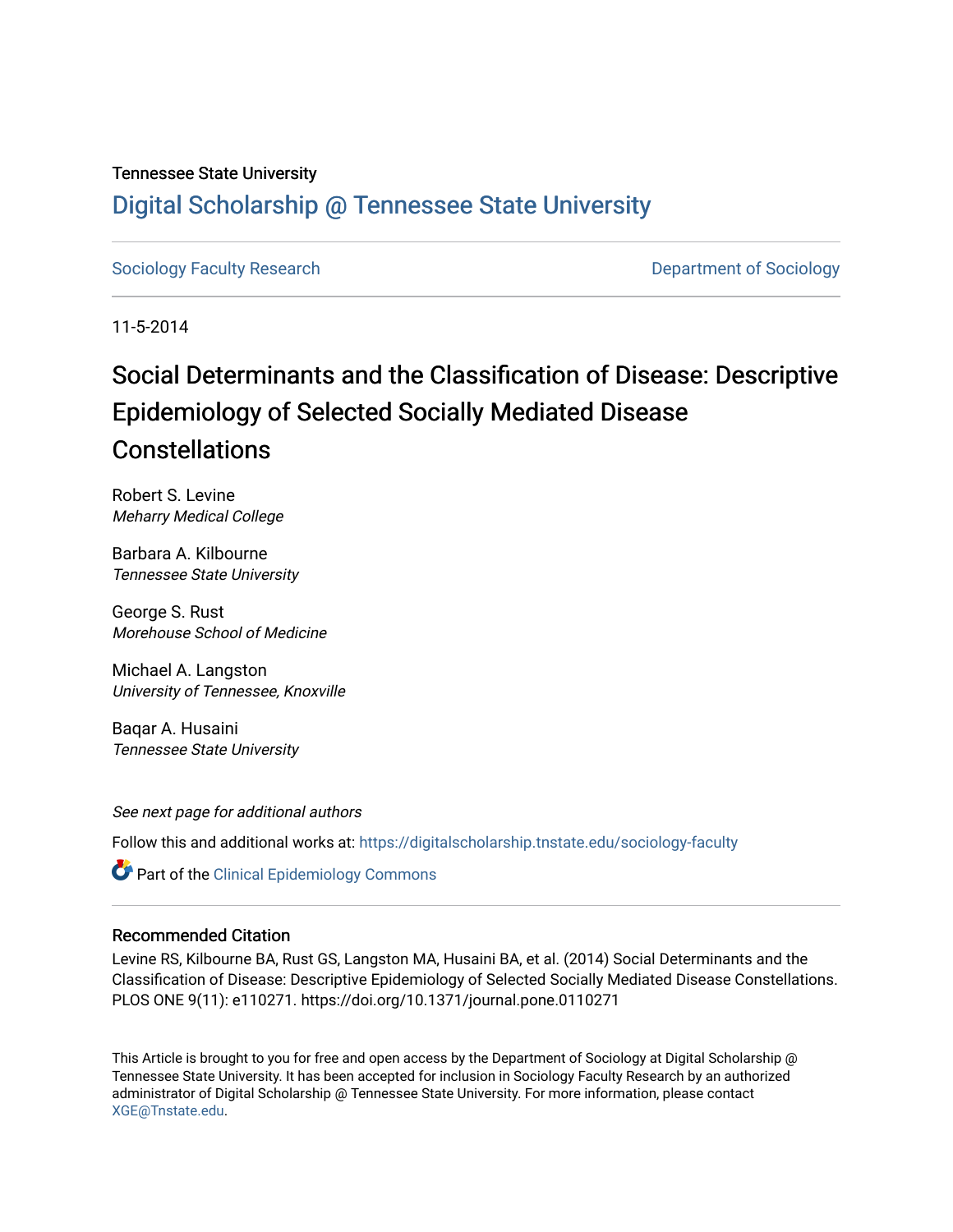## Authors

Robert S. Levine, Barbara A. Kilbourne, George S. Rust, Michael A. Langston, Baqar A. Husaini, LisaAnn S. Gittner, Maureen Sanderson, and Charles H. Hennekens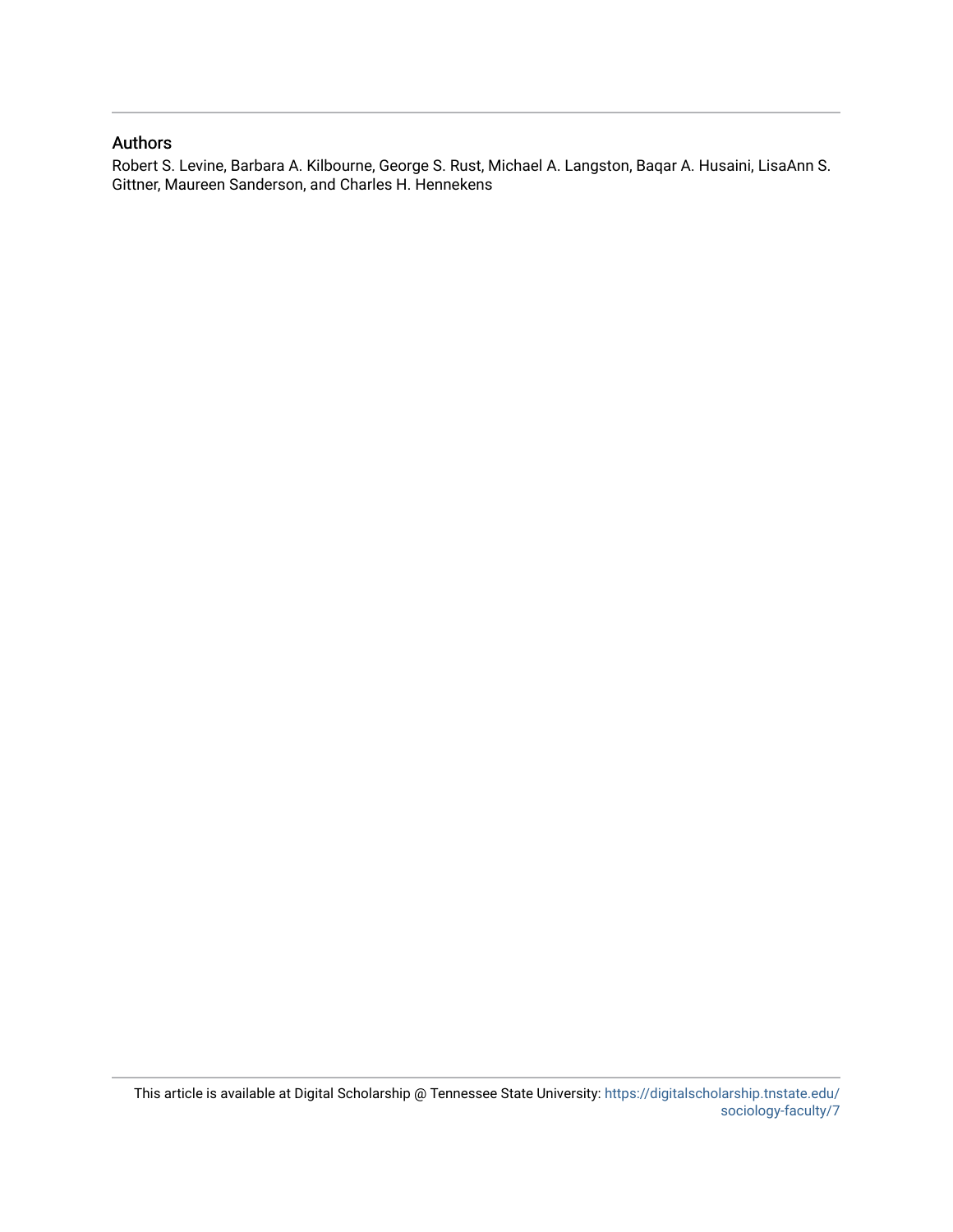## Social Determinants and the Classification of Disease: Descriptive Epidemiology of Selected Socially Mediated Disease Constellations



## Robert S. Levine<sup>1</sup>\*, Barbara A. Kilbourne<sup>1,2</sup>, George S. Rust<sup>3</sup>, Michael A. Langston<sup>4</sup>, Baqar A. Husaini<sup>5</sup>, Lisaann S. Gittner<sup>6</sup>, Maureen Sanderson<sup>1</sup>, Charles H. Hennekens<sup>1,7</sup>

1 Department of Family and Community Medicine, Meharry Medical College, Nashville, TN, United States of America, 2 Department of Sociology, Tennessee State University, Nashville, TN, United States of America, 3 Department of Community and Preventive Medicine, Morehouse School of Medicine, Atlanta, GA, United States of America, 4 Department of Electrical Engineering and Information Technology, University of Tennessee, Knoxville, TN, United States of America, 5 Center for Prevention Research, Tennessee State University, Nashville, TN, United States of America, 6 Department of Political Science, Texas Tech University, Lubbock, TX, United States of America, 7 Charles E. Schmidt College of Medicine, Department of Epidemiology, Florida Atlantic University, Boca Raton, FL, United States of America

#### **Abstract**

Background: Most major diseases have important social determinants. In this context, classification of disease based on etiologic or anatomic criteria may be neither mutually exclusive nor optimal.

Methods and Findings: Units of analysis comprised large metropolitan central and fringe metropolitan counties with reliable mortality rates – (n = 416). Participants included infants and adults ages 25 to 64 years with selected causes of death (1999 to 2006). Exposures included that residential segregation and race-specific social deprivation variables. Main outcome measures were obtained via principal components analyses with an orthogonal rotation to identify a common factor. To discern whether the common factor was socially mediated, negative binomial multiple regression models were developed for which the dependent variable was the common factor. Results showed that infant deaths, mortality from assault, and malignant neoplasm of the trachea, bronchus and lung formed a common factor for race-gender groups (black/white and men/women). Regression analyses showed statistically significant, positive associations between low socio-economic status for all race-gender groups and this common factor.

Conclusions: Between 1999 and 2006, deaths classified as "assault" and "lung cancer", as well as "infant mortality" formed a socially mediated factor detectable in population but not individual data. Despite limitations related to death certificate data, the results contribute important information to the formulation of several hypotheses: (a) disease classifications based on anatomic or etiologic criteria fail to account for social determinants; (b) social forces produce demographically and possibly geographically distinct population-based disease constellations; and (c) the individual components of populationbased disease constellations (e.g., lung cancer) are phenotypically comparable from one population to another but genotypically different, in part, because of socially mediated epigenetic variations. Additional research may produce new taxonomies that unify social determinants with anatomic and/or etiologic determinants. This may lead to improved medical management of individuals and populations.

Citation: Levine RS, Kilbourne BA, Rust GS, Langston MA, Husaini BA, et al. (2014) Social Determinants and the Classification of Disease: Descriptive Epidemiology of Selected Socially Mediated Disease Constellations. PLoS ONE 9(11): e110271. doi:10.1371/journal.pone.0110271

Editor: Antonio Carlos Seguro, University of São Paulo School of Medicine, Brazil

Received July 10, 2014; Accepted September 1, 2014; Published November 5, 2014

Copyright: © 2014 Levine et al. This is an open-access article distributed under the terms of the [Creative Commons Attribution License](http://creativecommons.org/licenses/by/4.0/), which permits unrestricted use, distribution, and reproduction in any medium, provided the original author and source are credited.

Data Availability: The authors confirm that all data underlying the findings are fully available without restriction. All relevant data are within the paper and its Supporting Information files.

Funding: This work was funded in part by grant # 2P20MD000516 from the National Institute for Minority Health and Health Disparities. The funders had no role in the study design, data collection and analysis, decision to publish, or preparation of the manuscript. No additional funding was received for this study.

Competing Interests: Dr. Hennekens reported being funded by the Charles E. Schmidt College of Medicine, Department of Clinical Science, and Medical Education and Center of Excellence, Florida Atlantic University (FAU), as principal investigator on 2 investigator-initiated research grants funded to FAU by Bayer; serving in an advisory role to investigators and sponsors as chair of the data and safety monitoring boards of randomized trials funded by Actelion, Amgen, Anthera, Bristol-Myers Squibb, and Sunovion, and as a member of the data and safety monitoring boards of randomized trials funded by Bayer and the Canadian Institutes of Health Research; serving in an advisory role to the US Food and Drug Administration, US National Institutes of Health, and UpToDate; serving as an independent scientist in an advisory role to legal counsel for GlaxoSmithKline and Stryker; serving as a speaker for the Association of Research in Vision and Ophthalmology, National Association for Continuing Education, PriMed, the International Atherosclerosis Society, AstraZeneca, and Pfizer; receiving royalties for authorship or editorship of 3 textbooks and as co-inventor on patents for inflammatory markers and cardiovascular disease that are held by Brigham and Women's Hospital; and having an investment-management relationship with the West-Bacon Group within SunTrust Investment Services, which has discretionary investment authority. This does not alter the authors' adherence to all the PLOS ONE policies on sharing data and materials.

\* Email: rlevine@mmc.edu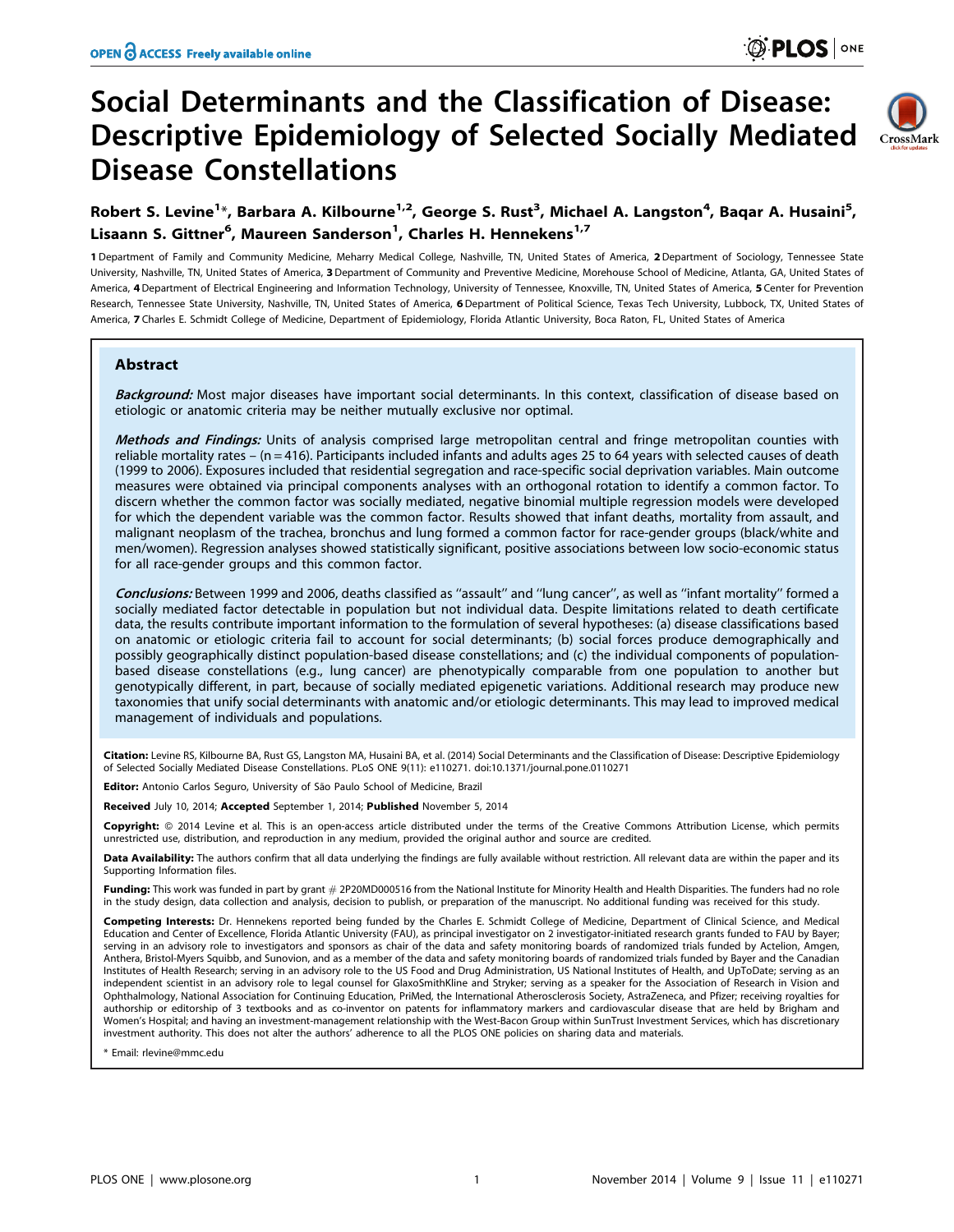#### Introduction

For many years, social determinants have been known to affect morbidity and mortality from major diseases. In 1840, for example, Villerme [1] observed that people of higher social status, represented by occupational positions in management and merchandizing, could expect to live 28.2 years, while those holding factory jobs could expect to live only 17.6 years. [2] Today, social determinants continue to have a major impact on major causes of death [3] despite the transition from dominance of infectious diseases to dominance of chronic diseases. [4].

Nonetheless, the most commonly used method of disease classification primarily reflects individual anatomic and/or etiologic categories. Specifically, the International Classification of Diseases (ICD) [5,6] is the standard tool for uses that range from individual clinical diagnoses to the health of the general public. [7] According to ICD criteria, disease definitions are mutually exclusive. [8] In this regard it is important to note that the basic structure of the ICD was established in 1898 [8] and was strongly influenced by the germ theory of disease as promoted by leading scientists of the age like Louis Pasteur and Robert Koch. At that time, it was believed that micro-organisms such as the tubercle bacillus were the fundamental causes of diseases such as tuberculosis. At present, however, it is generally recognized that factors such as micro-organisms are necessary but not sufficient causes of disease. [9] Social determinants acting long before the disease manifests clinically are fundamental causes, [4] and infectious diseases such as tuberculosis and cholera share a common social foundation with cardiovascular disease and cancer. [4] In this context, when viewed through a social lens, definitions of disease based on etiologic or anatomic criteria may be neither mutually exclusive nor optimal.

In the present report, we explore these issues using infant mortality which reflects general population health because of its strong relationship with such social determinants as economic development, general living conditions, social well-being and environmental quality. [10].

#### Methods

#### Data Sources

County-level estimates of infant mortality and other causes of death were obtained from the Compressed Mortality File for 1999 to 2006 as presented on the US Centers for Disease Control and Prevention's publically available Wide-ranging Online Data for Epidemiologic Research (WONDER) internet web site. [11] Demographic data was obtained from two sources, including the Year 2000 US Decennial Census, as compiled with Geolytics software, [12] and indices of county-level residential segregation from the University of Arizona Geo-coding project. [13,14] To identify counties with sufficient numbers of deaths from all causes to meet standards of reliability, which we defined as at least 20 deaths among infants and persons 25 to 64 years of age over the 8 year period. Units of analysis were restricted to counties classified by the US Census as large metropolitan central counties and large metropolitan fringe counties (overall  $n = 416$ ).

#### Analyses

After preliminary exploration to identify causes of death for which there were positive, statistically significant zero-order correlations with county levels of infant mortality across all racegender groups (not shown), we performed principal components analyses with an orthogonal rotation per SAS PROC Factor. [15] A common factor was identified from among the following disease constellations: death and chronic respiratory disease; transport accidents; other external accidents; and cerebrovascular disease (stroke). The identified common factor for all race-gender groups includes: (1) infant mortality; (2) assault; (3) malignant neoplasm of the trachea, bronchus and lung (lung cancer-age-adjusted (25–64 years) race sex adjusted rates). This will subsequently be referred to as the common factor. To discern whether the common factor was socially mediated by socio-economic deprivation, multiple regression models were developed for which the dependent variable was the common factor. The common factor was developed using principal components analysis of age adjusted, race sex specific rates each individual disease component of the r constellations. Since the distributional characteristics common factor violated assumptions for Ordinary Least Squares, regression and comparison of Poisson and negative binomial models indicated underdispersion, negative binomial regression (SAS, v9.23, PROC GENMOD) [16] was used.

The independent variables included composite measures of race-specific deprivation. The deprivation variables were adapted from Krieger et al's [17] socio-economic positioning index (SEP). We included only those SEP items that predicted deprivation rather than privilege using county-level estimates from the US Census. In addition, we added a measure of racial residential segregation (Black Isolation Index and White Isolation Index for residential segregation in 2000. [13,14] We used PCA (Principal Components Analysis, SAS V9.23, Proc Factor) [15] to analyze race-specific items from the 2000 Census; orthogonal rotation was used to construct the race-specific deprivation composite measures. Only items with loadings greater than 0.75 on factors for both races were selected for inclusion. This yielded two composite measures or indices, each including two variables, and a single measure of race-specific segregation. The first was the average percentage of households with incomes less than poverty and adults attaining less than high school education. The second included the percentage of households renting and households with no access to an automobile.

#### Results

Table 1 shows initial zero-order race- gender group correlations between race-specific infant mortality and causes of death in non-Hispanic populations. Most causes of death were significantly correlated with infant mortality across race/sex groups. Correlations were stronger in whites for both genders and were the strongest for white men. Only three correlations failed to achieve statistical significance, Infant mortality and transport accidents among blacks was not significant among either black men or women, and among black women, the collective category, other external causes of death, was not correlated with infant mortality.

Table 2 shows the results of Principal Components Analyses. All factors share only three elements that were significantly correlated across all race-gender groups to form a Common Factor: infant mortality, assault, and malignant neoplasm of the trachea, bronchus and lung (lung cancer). Additionally, when taken separately, each race-gender group yielded significantly different factor structures.

Table 3 shows the results of negative binomial regression for which the dependent variable was the average of mortality for causes of death included in the common factor. This showed deleterious effects for poverty and low educational attainment in all race-gender groups. These effects were significantly greater among whites. The effects for poverty and low educational attainment on mortality associated with the common factor were 95 fold for white men and 67 fold for white women. Among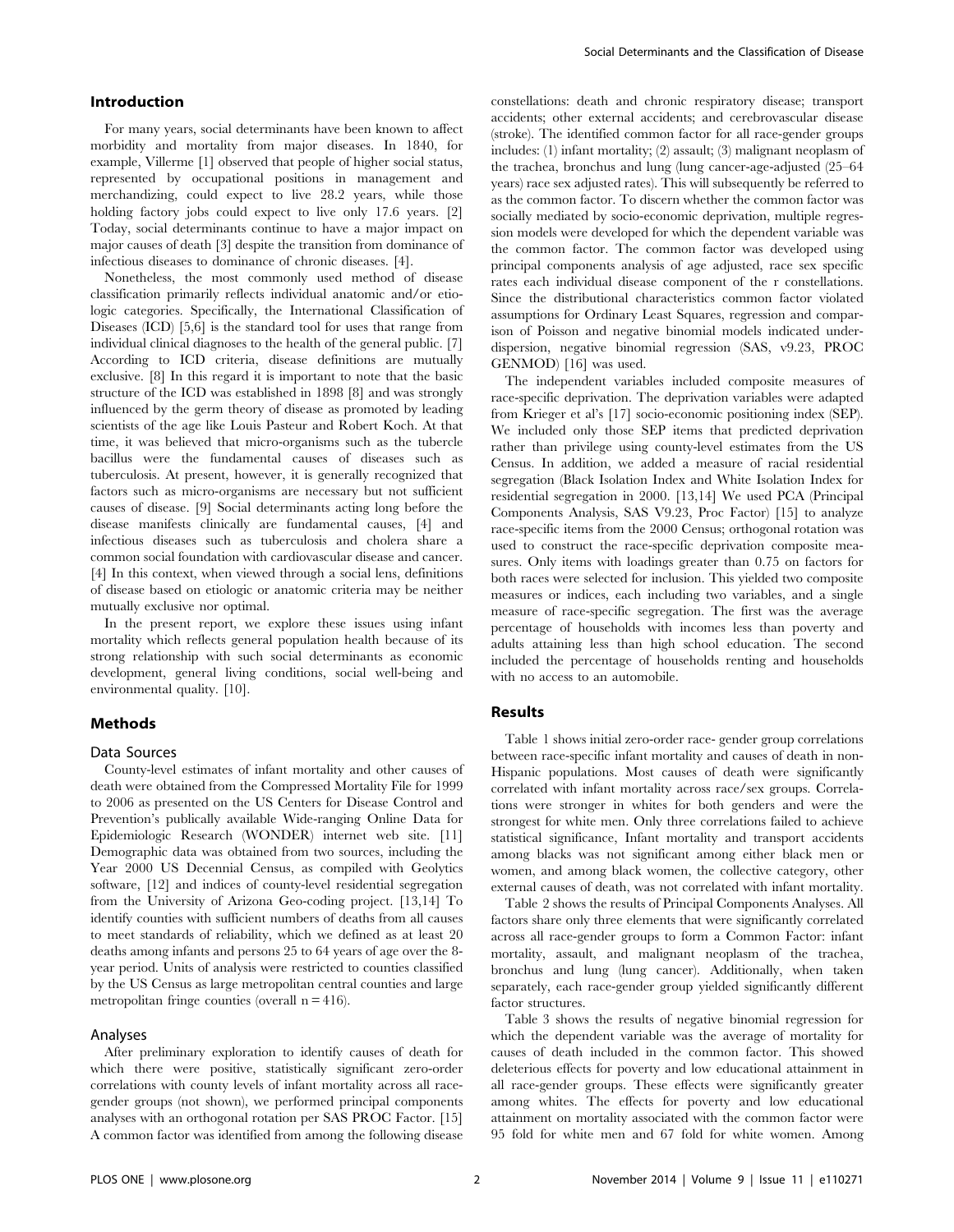Table 1. Race-gender-specific correlations between age-adjusted (25 to 64 years) mortality from selected causes of death and race-specific infant mortality (zero order) for non-Hispanics in 416 US Central and Fringe Metropolitan Counties, 1999–2010.

| <b>Underlying Cause of Death</b>                     | <b>White Male</b> | <b>White Female</b> | <b>Black Male</b> | <b>Black Female</b> |
|------------------------------------------------------|-------------------|---------------------|-------------------|---------------------|
| Assault                                              | $0.62***$         | $0.52***$           | $0.41***$         | $0.28*$             |
| Malignant Neoplasm of the Trachea, Bronchus and Lung | $0.64***$         | $0.37***$           | $0.40***$         | $0.30***$           |
| Chronic Lower Respiratory Disease                    | $0.59***$         | $0.41***$           | $0.30***$         | $0.17*$             |
| <b>Transport Accident</b>                            | $0.50***$         | $0.46***$           | 0.03              | $-0.02$             |
| <b>Other External Accident</b>                       | $0.46***$         | $0.45***$           | $0.24***$         | 0.10                |
| Cerebrovascular Accident (Stroke)                    | $0.42***$         | $0.32***$           | $0.25***$         | $0.30***$           |
|                                                      |                   |                     |                   |                     |

 $*** = p<0.001$ ;  $*= p<0.05$ . doi:10.1371/journal.pone.0110271.t001

blacks, deaths associated with the common factor were 4.1 fold for men and 5.9 fold for women. The rental/crowding index appeared slightly but significantly protective for all race sex groups, reducing associated mortality associated by one to two percent. Residential segregation decreased risks in whites by roughly 38% and increased risks in black men. Racial segregation did not significantly affect mortality risk for black women. Examination of the standard errors associated with the coefficients suggest this lack of significance is likely due to relatively higher degree of correlation between segregation and the poverty/low educational attainment for this race/sex group.

Finally, as shown in Figure 1, cities in the lowest quartiles of common factor mortality rates for all race-gender groups included Oakland, CA; Fort Lauderdale, FL; Manhattan, NY; and Seattle, WA. Cities in the highest quartile for all race-gender groups included Birmingham, AL; Cincinnati, OH; Norfolk, VA; and Philadelphia, PA.

Data used for the analyses in this paper is available as supporting information (Text S1. Social Determinants Data).

#### Comment

In these data, ''lung cancer'' and ''assault'' were not mutually exclusive causes of death between 1999 and 2006. Although no one person ages 25 to 64 years in these 416 counties could simultaneously experience lung cancer, assault, and infant mortality, population-based analysis did reveal a socially mediated link between these conditions. Thus, in this context, consideration of ''assault'' and ''lung cancer'' as mutually exclusive terms is erroneous because all three diseases have a common causal web of a larger socially-mediated structure. There is a core disease constellation (infant mortality-assault-lung cancer) present for blacks, whites, men and women, but only apparent at the population level. Moreover, this constellation occurred throughout United States central metropolitan and fringe metropolitan areas at varying rates, meaning that it may exert different influences on socially mediated disease from one place to another.

The link between infant mortality, assault, and lung cancer is consistent with observations that mortality from both assault (men) and lung cancer (both genders) are predictable based on low childhood socio-economic status which may, in turn, increase the likelihood of acquiring risky behaviors. [18] Risky behaviors plausibly include smoking and a propensity for assault with firearms. Further, the association between maternal smoking and infant mortality has been consistently observed, both within the US and abroad.[19–23].

Disease classifications based solely on anatomic/etiologic criteria that fail to account for social determinants have several major limitations. First, as noted above, the data show that disease classifications based solely on anatomic/etiologic criteria are not, in fact, mutually exclusive terms. Additionally, as shown in Table 2, the population-level configuration of causes of death which are grouped with lung cancer may vary according to sociodemographic characteristics rather than characteristics determined by anatomy or etiology. Nonetheless, lung cancer and other disease classifications based on anatomy and etiology have indisputable clinical value. A possible way to reconcile this apparent contradiction is that the socio-demographically stable clinical/individual/anatomic-etiologic classification represents the phenotype of lung cancer, while the socially mediated and variable population-level groupings reflect variations based on nongenomic heritability. [24] Non-genomic heritability is, in part, an adaptive epigenetic mechanism that involves regulation of genes due to environmental factors encompassing social determinants of health. In the case of lung cancer, there is evidence that socio-economic status is closely related to DNA methylation profiles, [25] and that epigenetic alterations like promoter DNA methylation leading to gene silencing are common.[26.27] It would be of interest to test the hypothesis that place- or personbased variations in disease constellations such as those appearing in Table 2 are associated with epigenetic variations affecting the occurrence of lung cancer.

It is plausible that while lung cancer remains phenotypically identical from one social context to another, the race-gender specific epigenetic foundations of lung cancer reflect differences in genotype based on epigenetic programming. Thus the lung cancer which occurs in black men as part of the ''infant mortality-assaultlung cancer-external accidents'' grouping may differ from that of phenotypic lung cancer which occurs from a different disease constellation combination, such as the one we have observed in white women. Programming of the epigenome during pregnancy and early life derives from both parents and is a critical determinant of later life disease outcomes, standing at the interface between the environment and genetics. [28] Based on the racegender specific factors, comparable arguments could also be developed for infant mortality and assault based on epigenetic variation. [29] This may have clinical implications in that an individual's capacity to respond to treatment might relate, in part, to the epigenetic programming underlying a particular phenotypic expression.

We believe that our findings are compatible with the hypothesis that those with greater access to resources are better able to avoid poor health outcomes. [30] We hypothesize, however, that both social and biological forms of non-genomic heritability are involved. The former may reflect transgenerational repetition of adaptive behaviors, [24] while the latter may reflect epigenetic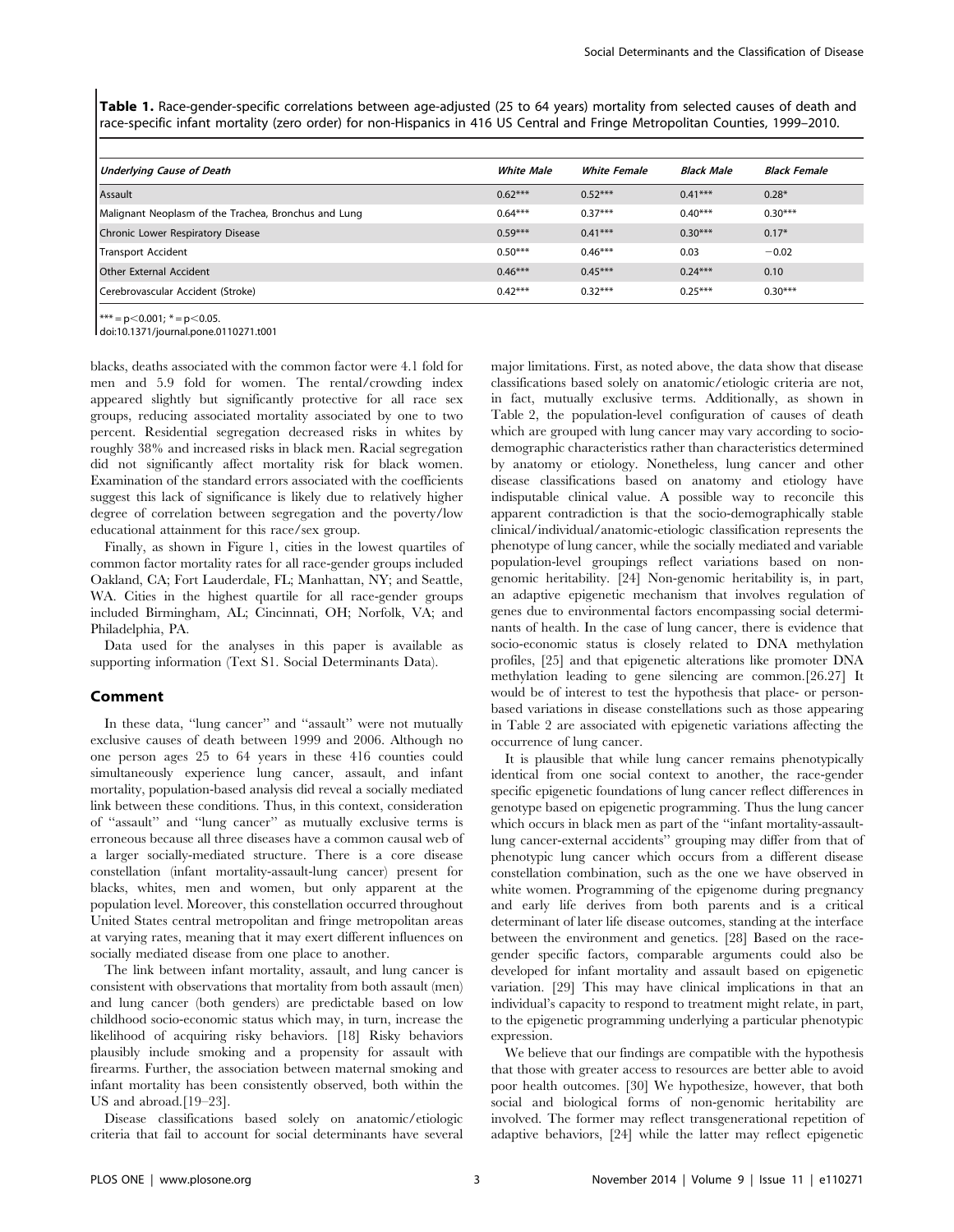| Table 2. Factor loading and alpha-reliability from principal components analysis. |      |                                                  |         |                                       |                                    |                               |                                      |
|-----------------------------------------------------------------------------------|------|--------------------------------------------------|---------|---------------------------------------|------------------------------------|-------------------------------|--------------------------------------|
|                                                                                   |      |                                                  |         |                                       |                                    |                               |                                      |
| Race-gender Group                                                                 |      |                                                  |         | Cause of Death                        |                                    |                               |                                      |
|                                                                                   |      | Malignant Neoplasm of the                        |         |                                       |                                    |                               |                                      |
|                                                                                   |      | Infant Mor-tality Bronchus, and Lung<br>frachea, | Assault | Respira-tory Disease<br>Chronic Lower | Other External<br><b>Accidents</b> | Transport<br><b>Accidents</b> | Cerebro-Vascular<br><b>Accidents</b> |
| White Males (Alpha 0.88)                                                          | 0.78 | 0.87                                             | 0.79    | 0.82                                  | 0.63                               | 0.78                          |                                      |
| Black Males (Alpha 0.78)                                                          | 0.83 | 0.68                                             | 0.83    |                                       | 0.77                               |                               |                                      |
| White Females (Alpha 0.85)                                                        | 0.60 | 0.71                                             | 0.73    | 0.62                                  | 0.69                               |                               | 0.76                                 |
| Black Females (Alpha 0.67)                                                        | 0.72 | 0.78                                             | 0.71    |                                       |                                    |                               | 0.65                                 |
| doi:10.1371/journal.pone.0110271.t002                                             |      |                                                  |         |                                       |                                    |                               |                                      |

modifications. [26] Transgenerational repetition of behavior by itself offers a primarily environmental explanation for the fundamental nature of social determinants. In contrast, Rothman et al. note that, ''Every case of every disease has some environmental and some genetic component causes, and therefore every case can be attributed both to genes and to environment. No paradox exists as long as it is understood that the fractions of disease attributable to genes and to environment overlap with one another.'' [31] The present data suggests the possibility that nongenomic epigenetic heritability may also play a role in the fundamental actions of social determinants on disease outcomes. While the present data do not include transgenerational information, this hypothesis is consistent with previous observations of biologically mediated, transgenerational transmission of socially mediated adverse health effects. [32,33].

In summary, epigenetically derived phenotypes of lung cancer may vary according to race-gender social determinants, ultimately generating clinical benefits for both individuals and populations. From an individual perspective, phenotypic lung cancer may be clinically managed in a comparable manner wherever an individual resides. Improved medical knowledge of varying socially-mediated genotypes, however, might lead to even better management. From a public health and health policy perspective, population-based treatment/prevention programs for assault, lung cancer, and infant mortality as distinct entities might lead to different, and possibly less effective interventions than those based on disease constellations which vary around a core common factor (such as the one described here).

These descriptive data have several limitations. First, deathcertificate data have well-known limitations. [34] For example although assault, lung cancer and infant mortality are universally recorded with reasonable accuracy, [35,36] the same is not true for all causes of death. [36] Second, the data are based on the underlying cause of death, which is the condition which the attending physician identifies as the primary reason for an individual's demise. Had the data included all conditions experienced by the individual at the time of death, different disease constellations might have been identified. Third, we did not search all possible zero-order correlates of infant mortality since the primary objective was to provide sufficient evidence to generate new hypotheses. More comprehensive searches might disclose additional disease constellations. Fourth, mortality statistics limit the data which can be included in the analyses, partly because even common causes of death may be relatively rare events. For example, by including assault in the analyses we had to limit our scope of study to the large metropolitan central and fringe metropolitan counties (because smaller counties did not regularly have  $\geq$ 20 assault deaths among 25 to 64 year olds during the observation period). In contrast, searches using populationbased morbidity data might be able to identify disease constellations across all types of communities in the urban-rural spectrum.

Despite these and other limitations, we believe the data contribute importantly relevant information to the formulation of a number of hypotheses: (a) disease classifications based on anatomic or etiologic criteria fail to account for social determinants; (b) social forces produce demographically and possibly geographically distinct population-based disease constellations; and (c) the individual components of population-based disease constellations (e.g., lung cancer) are phenotypically comparable from one population to another but genotypically different, in part, because of socially mediated epigenetic variations.

Further research is necessary which includes the possibility of new taxonomies to account for social as well as medical determinants of disease. The fundamental structure of such new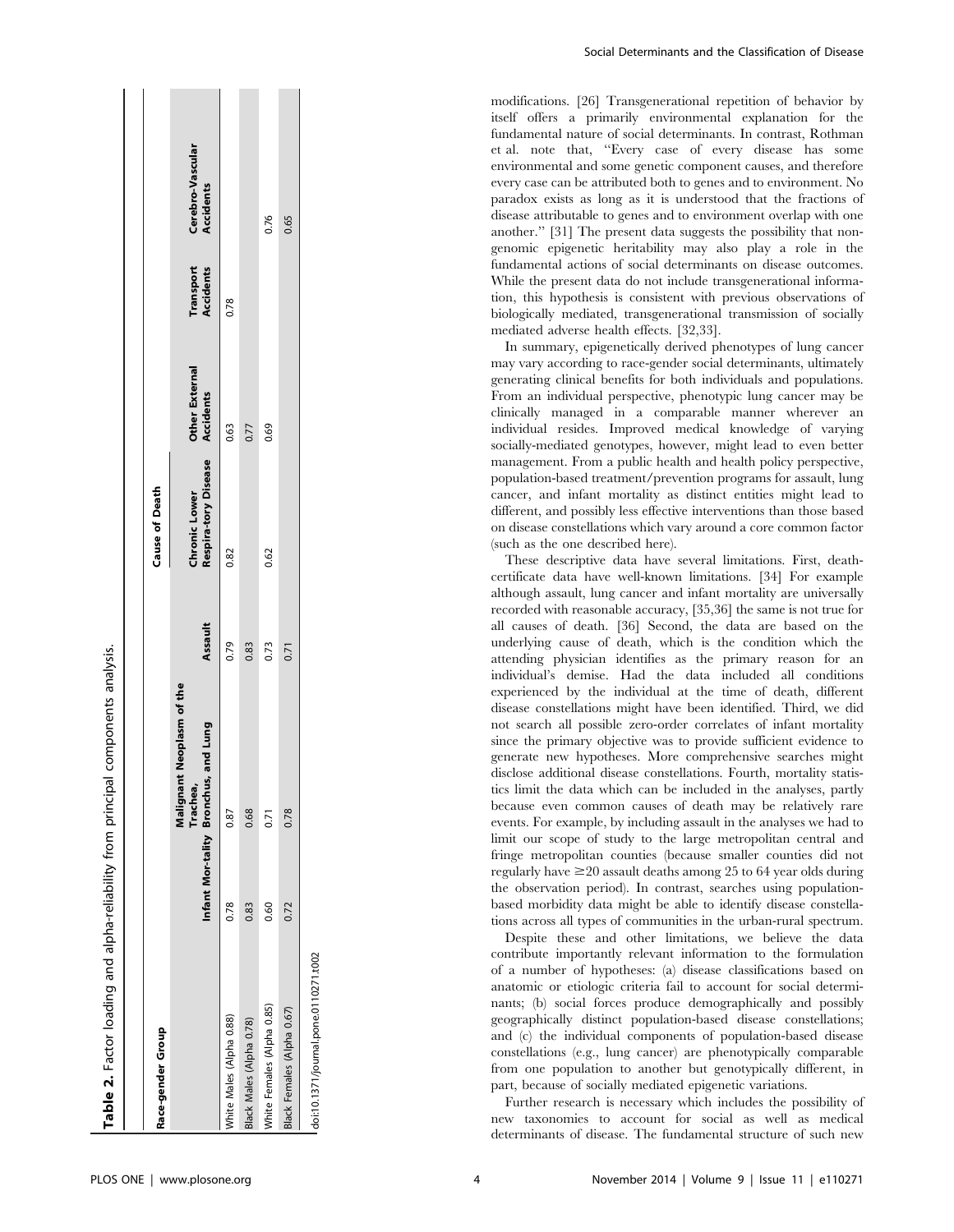Table 3. Estimates of the effects of social determinants on common factor mortality.

| RACE-GENDER GROUP                             | <b>BLACK MALES</b> | <b>BLACK FEMALES</b> | <b>WHITE MALES</b>   | <b>WHITE FEMALES</b> |
|-----------------------------------------------|--------------------|----------------------|----------------------|----------------------|
| Race-Specific Poverty and Low Education Index | 4.109              | 5.971                | 95.231               | 66.993               |
|                                               | $(2.533 - 6.667)$  | $(2.735 - 13.037)$   | $(50.571 - 179.331)$ | $(29.848 - 150.367)$ |
|                                               | p < 0.0001         | P < 0.0001           | P < 0.0001           | P < 0.0001           |
| Race-Specific % Renters and Crowding Index    | 0.990              | 0.981                | 0.988                | 0.991                |
|                                               | $(0.986 - 0.996)$  | $(0.975 - 0.988)$    | $(0.982 - 0.994)$    | $(0.984 - 0.997)$    |
|                                               | p < 0.0001         | p<0.0001             | p<0.0001             | p<0.0001             |
| Race-Specific Isolation Index                 | 1.381              | 1.054                | 0.62181              | 0.624                |
|                                               | $(1.175 - 1.623)$  | $(0.841 - 1.321)$    | $(0.483 - 0.801)$    | $(0.474 - 0.819)$    |
|                                               | p < 0.0001         | $p = 0.6502$         | $p = 0.0002$         | $p = 0.0007$         |
| l n                                           | 137                | 80                   | 198                  | 175                  |

Exponentiated coefficients and 95% confidence intervals from negative binomial regression. doi:10.1371/journal.pone.0110271.t003

taxonomies might be informed by classifications such as the system developed by Diderichsen et al. [37] which includes: 1) early determinants affecting social position and health (early childhood development, schooling, and segregation by the local community), 2) determinants of illness affected by social position (income and poverty, long-term unemployment, social marginalization, physical environment, work environment, health behavior, and early functional decline) and 3) determinants generating unequal consequences of illness (health services utilization and the exclusionary labor market).

Ultimately, new taxonomies might help to unify social and medical conceptualizations of disease and health. For all researchers, delineations of socially driven disease constellations might lead to a better understanding of the pathophysiologic



Figure 1. Race-gender specific geographic distribution of the Common Factor. USA. 1999–2006. doi:10.1371/journal.pone.0110271.g001